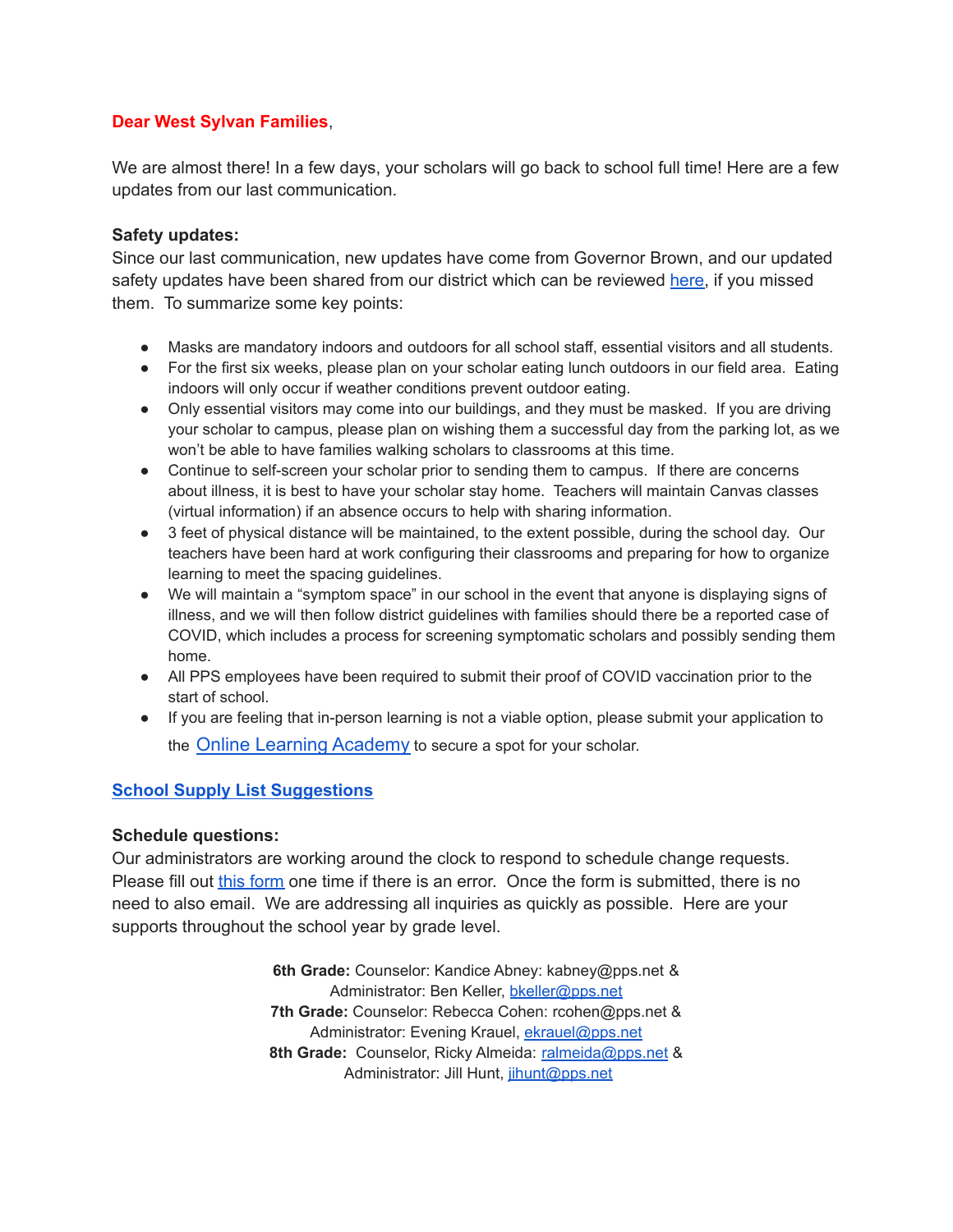## **Transportation:**

For questions about your scholar's route, district transportation options, or times for pick-up, visit this website[:https://www.pps.net/Domain/61](https://www.pps.net/Domain/61). There is a note that bus routes will be updated on 8/24, so stay tuned. For September 1st, there will be a late route to pick up our 8th graders for that late start.

# **Cafeteria/Menus:**

Students are welcome to bring their own sack lunch and are encouraged to bring a reusable water bottle daily to refill throughout the school day in our water fountains. We have three separate lunch times, by grade level (see bell schedule [here\)](https://drive.google.com/file/d/1AWgDxpfaVvuPv2-kiDvsaZEUxv1Z5NvH/view?usp=sharing). If scholars bring their own lunches, please be sure there is not a need to heat up the items. Scholars will be eating in our outdoor spaces during lunches to maintain the 3 feet of distrancing, to the extent possible. If the weather is poor, we will move to indoor eating alternatives with assigned seating to cohort scholars. **All students eat for free throughout the 21-22 year in PPS.**

# **Lockers:**

All students are assigned a locker that is shared within the first week of school. There will be time during the first week to find lockers and explore the building, as we will have a "soft start" with times for a touring campus and getting reacclimated to full school week routines. Our campus map is [here,](https://drive.google.com/file/d/1KiUClcW-JnIGs5eqPZk-aUjHHUmt8eIK/view?usp=sharing) if you would like to review it with your scholar.

## **Laptops:**

**Students should bring their charged laptop to school daily**. If a scholar does not have a laptop, please complete this [form](https://forms.gle/jhGDZtgjB1aotPZq5). Teachers will continue to incorporate a variety of lessons that access school technology resources to enrich classroom instruction, and to reinforce 21st century skills.

# **September 1st, 2021: Jump Start Plan and [Schedule](https://drive.google.com/file/d/1osKIjZfE4bIUrEcr0CRXVOAvD_S_Envh/view?usp=sharing):**

Please review the campus map with your scholar and IF POSSIBLE print their schedule.

The items below describe what will occur on the first day of school.

These items will be retaught throughout the first weeks of school.

We are planning a snack for our 8th graders on September 1st, due to lunchtime that day only.

- Scholars will tour campus and learn how to find classes.
- Scholars will review their schedule and learn about getting help with their schedule.
- Scholars will review social distancing guidelines (safety).
- Staff will explain school systems: bathrooms, office passes, counselor passes, passing time, phones, attendance.
- Scholars will get help with lunch systems learning where to eat lunch, cafeteria systems (hot lunch, garbage, table arrangements, excusal, recess areas, recess equipment, entry and exit routes).
- Teachers will explain individual classroom procedures.
- Scholars will learn about locker assignments and locker safety expectations.